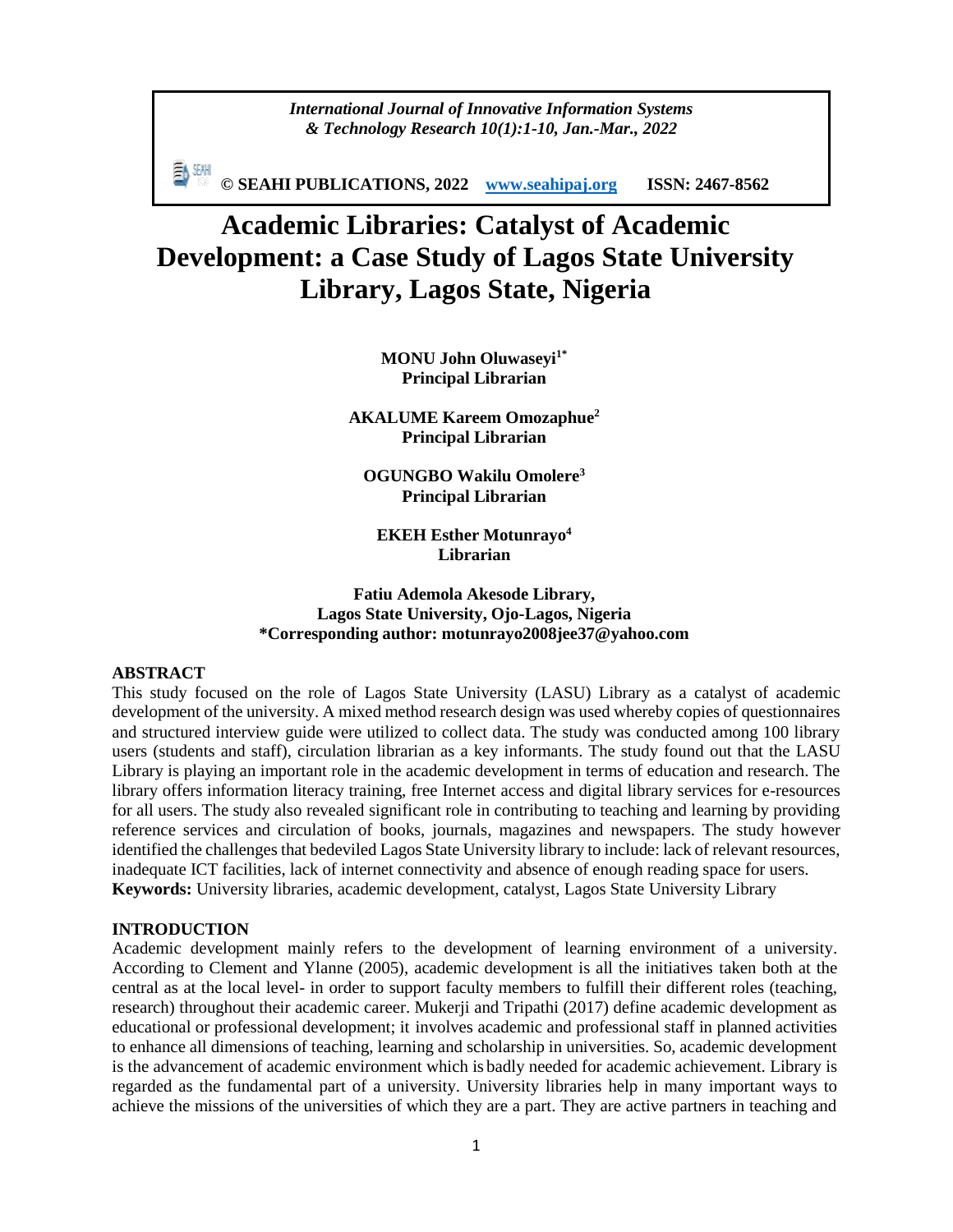research process and support students and faculty through the provision of information resources and technology, spaces for individual and group work and study, programs and events, and assistance with finding, using, and evaluating information. Their contribution is reflected in academic development within the universities. According to Khan et al. (2014), in academic institutes both academics as well as researchers mostly depend on the library resources and facilities. No doubt a quick and easy access to such resources accelerates both academic and research activities more effectively. University plays a major role in developing a country, it an institution of higher education and research which grants academic degrees in a variety of subjects. The academic way of life of modern universities is changing with the changing of teaching learning concepts. In addition, the abundance of ICT has brought about a revolutionary change in the global knowledge. As a result, the information needs of students, staff and researchers are growing very high in this age of information explosion. It affects the library to strengthen its role by adopting suitable resources and services. The works done by the library demonstrate the goal and success of the university. The library contribution is very important for building any institution reputation and it's an indispensable tool of university, the library which does not show the ability to play effective role will lose its position in the University. Consequently, university will fail to secure its position has the second best in the ranking of state university which will also affect the development process of the country. In recent years, many changes have been brought by technology to the rapidly expanding information space like changes in technology have created an increasingly complex environment which effect of changes in scholarly communication and technology, university libraries are experiencing many challenges to fulfill the constantly growing demand of users. Lagos State University Library is also facing some problems of technology, resources, space and personnel that the authors has already witnessed through working in the library. The changes in technology also provide both challenges and opportunities as academic libraries work to successfully contribute to their organization's mission. Therefore, this study was designed to examine the current role of library in facilitating the development of academic standard in Lagos State University. It is important to note that the Lagos State University has a good position in the world ranking of universities.

According to the National Policy of Education (1998), the goals of tertiary education are to: Contribute to national development through relevant manpower training; Develop and inculcate proper values for the survival of the individual and the society; Develop the intellectual capability of individuals to understand and appreciate their local and external environments; Acquire both physical, intellectual skills which will enable individuals to be self reliant and useful of the society; Promote and encourage scholarship and community services; Forge and strengthen national unity; and Promote national and international understanding and interaction. Hussain and Abalkhail (2013), opines that providing quality information services the library should have a systematic assessment policy to maintain and to improve the quality of services to meet the information needs of users at the highest level. Evaluation of the quality of library services can be done by getting feedback from users as they are the best judges to quality. It also assists to indicate the performance of the services provided for the library users. The role of a university library is obviously to meet the research and information needs of its community. The university library collections here have been based mainly on books and then serial publications like newspapers, magazines and journals etc. Lagos State has four (4) tertiary institution which include the Lagos State University (LASU), Adeniran Ogunsanya College of Education (AOCOED), Lagos State Polytechnic (LASPOLY), and Michael Otedola College of Primary Education (MOCPED). The Lagos State University Library has been taken as a sample for this study which will pave the way for further research. When the Lagos State University Library was established and the library started its activities with the aim of bringing library and information services closer to the students, lecturers and members of the university. The building where the library is currently housed is a one-storey building but its space are too small and so it cannot cater for the number of users.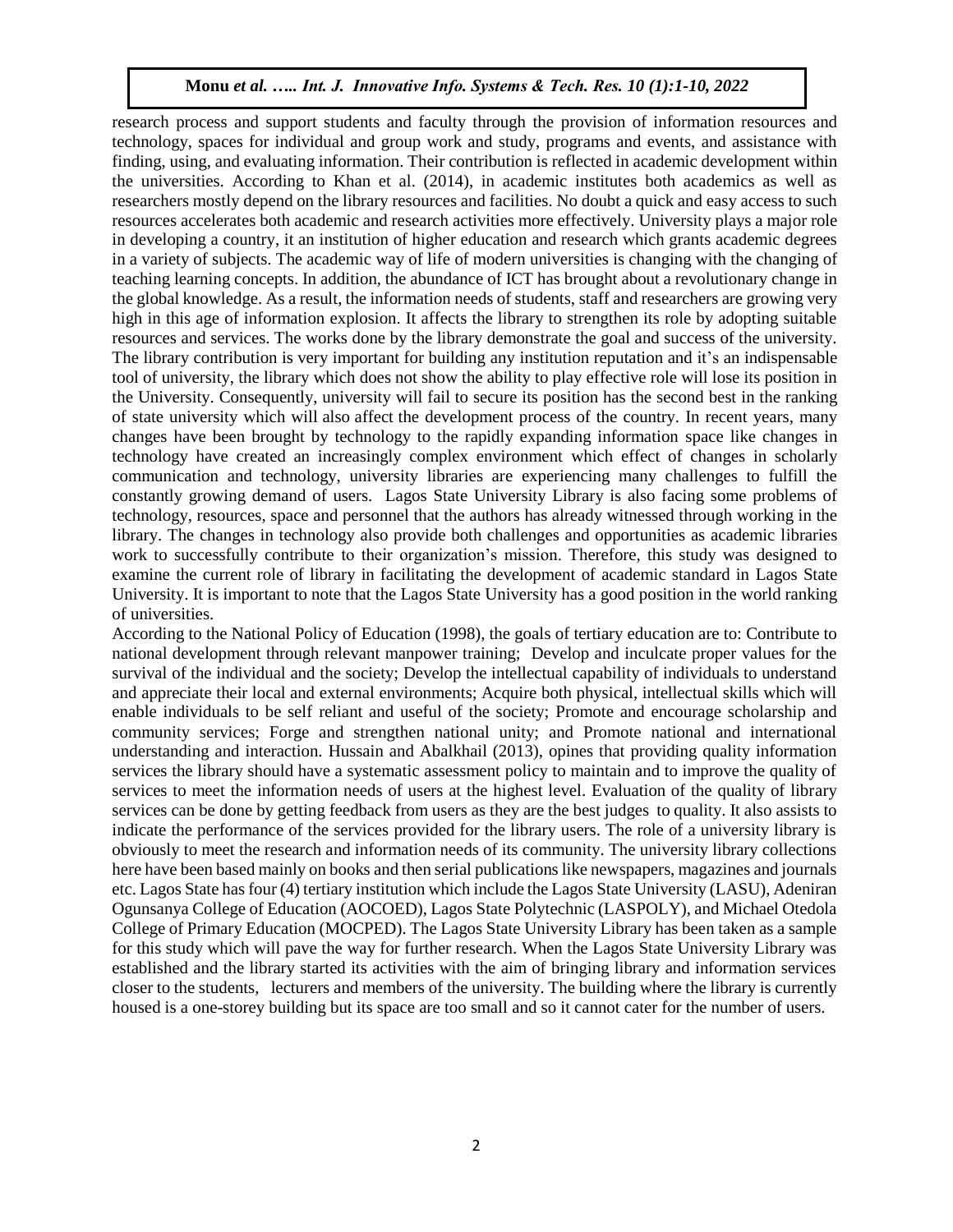#### **LITERATURE REVIEW**

The library of a university is regarded as its central organ around which all the academic activities pulsate. According to Chaudhari (2018), academic library is the vital component which develops the teaching– learning and research activity. It serves as a key factor to accomplish the aims and objectives of the higher education. A quality education and research is not possible without a modernized library. According to Dold (2013), good library skills are integral to academic success. In collaboration with research and teaching faculty, librarians create a foundation for knowledge acquisition in the developing university education. She explained the academic role of librarian as faculty. Librarians work as gatekeeper of information resources, teacher in information literacy, scholar in doing research and collaborator in curriculum design and planning. Above all, librarians address all levels of information needs for the university.

According to Abduldayan et al. (2016), research in every institution sets a hallmark for development and increasing the visibility of such institution and its global ranking. Academic libraries are wholly designed for the purpose of rendering information services that promote research, learning and innovations. However, Gabbay and Shoham (2017) found, most faculty members believe that the library fulfills their teaching needs. Regarding research, faculty members believe most libraries support the technical aspects, but they do not support others aspects, such as locating the information or providing more comprehensive information relevant for the faculty members' research. Indeed, providing ICT based information aids and services academic library can play very significant role in the entire research process for better output. Information and digital literacy skills are needed for that.

In the role of the library and academic development regardless of the notable negative impact of underfunding of educational institutions in Nigeria, the library remains the core and most vital equipment of any recognized educational institution and as a resource, it occupies a central and primary place serving the functions of teaching, learning and research in the creation of new knowledge, promotion of current information in professional practice and transmission to posterity of the learning and culture of the present and past age (LawaI, 2004). In this 21st Century, information has received a widespread acceptance as the essential feature of production, consumption and exchange. The world has entered an era where the source of wealth and power is increasingly from information and human mental creativity as compared with physical resources. Thus global economy has become not only knowledge intensive but also transactional and extremely competitive (Opeke, 2004). Because of the central place of information in national development as exemplified by the topmost economies of the world, Nigeria needs to mainstream libraries and information in her development project. This necessitates that information be perceived, portrayed and utilized as a requirement for the peoples survival and be used to harness their sentiments, energies and talents for appropriate development actions. In this regard, librarians in academic libraries and other libraries for that matter must be the major actors in providing, designing, coordinating, maintaining and steering the course of information powered development. Such information must be accurate, timely, relevant, complete and concise. Furthermore, in this 21st century which is the age of the internet, Information and Communication Technology (lCT) will be employed at its highest level to harness the necessary information globally for accelerated national development. In the light of the foregoing, it is pertinent to reiterate the obvious fact that for the purpose of the pursuance of the goals of the NV 2020, the library must be brought to the front burner so that its services can be harnessed to leapfrog Nigeria to the desired goal. The library is regarded as the heart of any educational institution, particularly the tertiary institutions which are relied upon to produce the middle and higher level manpower for national development. This is because the quality of the products of these institutions are measured to a very large extent by the information resources provided by their libraries for teaching and research required to equip the students with the necessary skills and knowledge for national development. Without the library component properly mainstreamed into the NV 2020 project, one wonders how the project intends to achieve its educational objective of having a modern and vibrant educational system that will provide the country with adequate and competent manpower. Since it is the academic libraries in higher institutions that do provide the necessary information for teaching and research to equip the students with knowledge and skills required to make them competent manpower for the achievement of the NV 2020, then the library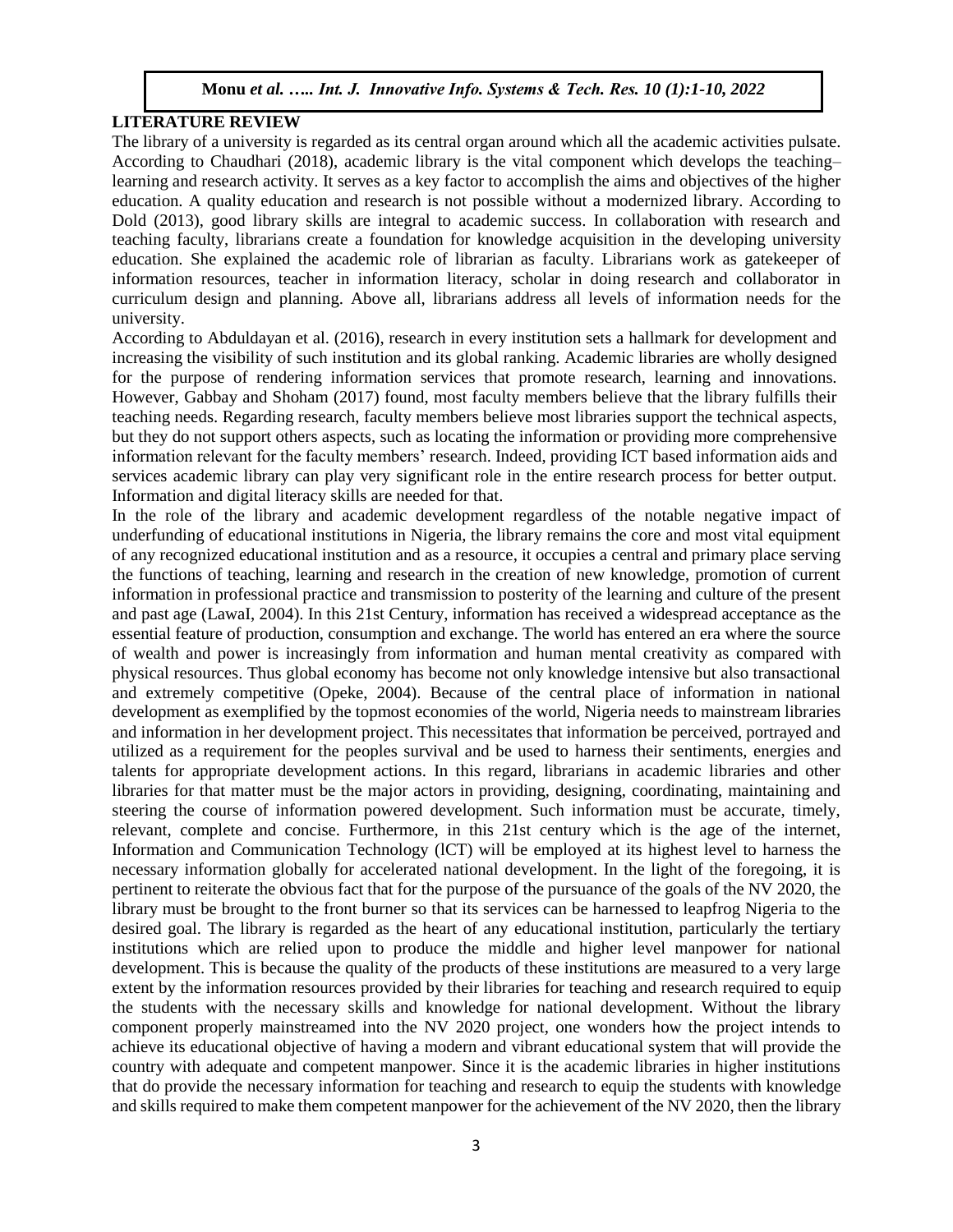should be a separately recognized main sector or at least a prominent sub-sector of education in the NV 2020 project. This is the only way by which government can demonstrate a positive change of attitude to the importance of libraries to this project and hence be able to focus attention and funds on libraries in order to harness their contributions towards the success of the NV 2020 project. It is rather unfortunate that in analyzing the financial requirements of \$100 billion for the NV2020 project for the next six years, the federal government identified just four infrastructural areas that would require investment. They are: Power (\$20 billion), Rail Track (\$17 billion), Roads, (\$14 billion), and Oil and Gas (\$60 billion) (Okebukola, 2009). It is indeed worrisome that education is not seen by government as one of the very important sectors that requires such huge financial commitment in pursuance of the NV 2020. This unfortunate omission in this 21st century and in the face of the seeming desire of government to attain NV 2020 goals brings into focus the outcry on the deplorable state of education in Nigeria by Ayodele and Sofola (2010) that: There is the need to take a critical look at the entire education policy and accommodate noticeable trends used in shoring up the quality of education elsewhere (other countries). This calls for change in policies. The quality of education being dished out (in Nigeria) should be a concern to all. Development in the 21 st century springs from ideas and ideas come from informed minds. That means that Nigeria needs to develop a radical approach towards revamping education. The public policy challenge in the present circumstances is to take a holistic view at the entire sector with a view to seeing what stakeholders have either not done correctly or done with half measure. While articulating issues of importance in his lecture titled, "Education Reform Imperatives for Achieving Vision 20:2020", Okebukola, (2009), observed that through education, skills and knowledge for growing the economy and spawning new industries are developed. Education engenders research for new inventions, processes and products which are boosters of the economy. Microsoft, Toyota and Boeing are examples of the institutions that have exploited the power of education to leverage economy through research. The academic libraries are at the centre of the teaching and research which engenders these transformations in the economy. Furthermore, the examples of the topmost economies of the world such as United States of America, Britain, Germany, France, Japan, etc, and the direct correlation between the buoyancy of their economies and the types of tertiary institutions and the academic libraries which they boast of should be a wake up call for the Nigerian government if she is really serious about making Nigeria one of the 20 most developed economies of the world by the year 2020. The views of Ayodele and Sofola (2010) already noted elsewhere in this paper, should be taken very seriously. Nigeria needs to copy from other advanced countries, what they are doing right about their educational system and their libraries as a way of shoring up our educational system to be able to achieve the NV 2020. It is now very obvious that absence of emphasis on libraries and academic libraries in particular as the catalyst that should drive Nigeria to attain NV 2020 should be redressed. This is an essential step that must be taken at this stage in the history of Nigeria because it is evident that education and libraries are some of the areas most neglected by the Nigerian government in funding and provision of infrastructure. Since libraries of tertiary institutions of the countries with the topmost economies of the world are the best due to adequate provision of funds and infrastructure for teaching and research, it is imperative that Nigeria must follow the same path. As it stands, the NV 2020 project which is the blueprint for the economic transformation of Nigeria by the year 2020 is ironically a stagnating force for the improvement in the state of academic libraries in Nigeria. This is because, it did not give even the slightest mention to libraries either as a main sector or thematic sub-sector. One implication of this is that the education sector and academic libraries will continue to receive the same neglect as before. One would have expected such a document to give serious attention to libraries so that libraries at all levels including academic libraries can be transformed to cater for the research and teaching needs in education for the NV 2020 project, thereby using libraries as catalysts to accelerate achievement of this project and hence national development as is expected in this 21st century. The Nigerian government should recognize the important role of libraries in this all important project. Many countries of the world have since recognized that educational institutions and their libraries are the catalysts which drive their economies and Nigerian government should do the same by integrating development of libraries into their project and demonstrate commitment by providing adequate funds to revamp libraries, especially academic libraries, as other sectors of the Nigerian economy are being revamped preparatory to attaining the NV 2020 goals. It is only when this is done, that the driving force for the development of academic libraries in Nigeria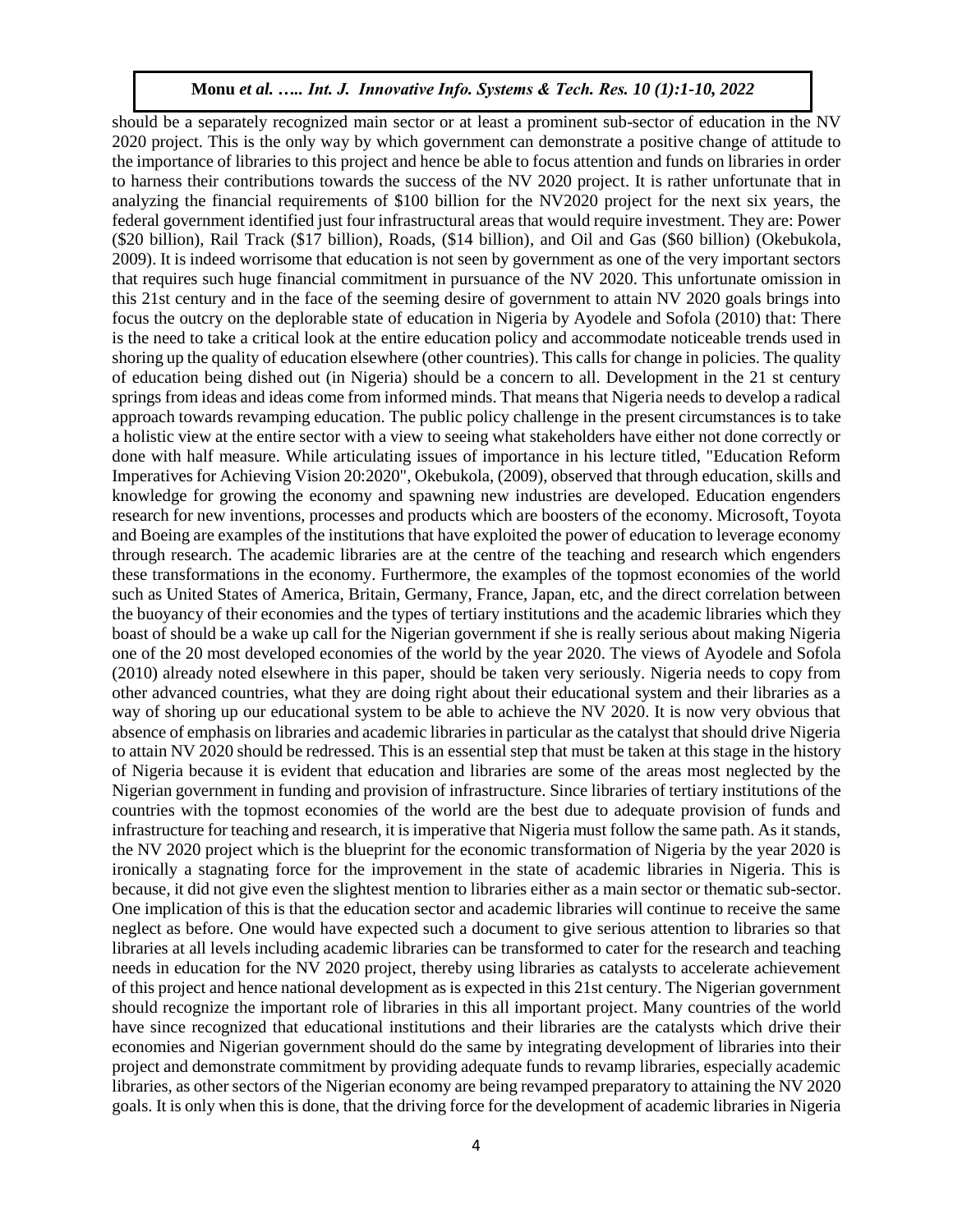especially in this 21st century can be achieved.

Adeola (2014) made a case study indicating the role of library on the accreditation process of Fountain University at Osogbo in Nigeria and found that the library played a stirring role in the accreditation process of an institution. The way the university library manages and supports library resources reflects the priority of the institute, the educational goals and methods of faculty, and the performance of the students and graduates. One of the most important aims of the accreditation is to promote and foster good quality university education and training for the production of high quality skilled manpower. Library helps in accreditation process and contributes to the future development of the university. Wijitunge (2012) elucidates the role of the university librarians as lecturers, giving examples as well as providing theoretical knowledge, she emphasized on the teaching role of the university librarian to develop knowledge economy in the current global context of new teaching learning approach. She also expects to see the librarians as policy makers who have a great leadership role and responsibility to develop a healthy academic environment in the university. American Library Association (ALA) also asserts that the character and quality of an institution of higher learning are shaped in large measure by the nature and accessibility of its library resources as well as the expertise and availability of its librarians. Librarians perform a multifaceted role within the academy. It includes not only teaching credit courses but also provides access to information, whether by individual and group instruction, selecting and purchasing resources, digitizing collections, or organizing information. In all of these areas, librarians impart knowledge and skills to students and faculty members both formally and informally and advise and assist faculty members in their scholarly pursuits. They are involved in the research function and conduct research in their own professional interests and in the discharge of their duties.

The current state of education in Nigeria even in this century leaves much to be desired. There is a general neglect and decay of educational facilities at all levels of education in Nigeria occasioned by the long standing culture of poor funding of education by successive governments in Nigeria. This situation brought about the comment in the editorial of the Guardian in 2007 that there must be something anti-intellectual about the policies and allocation of resources in our country especially under past military governments, sadly, the civilian administration have not fared any better. Budgetary allocation have declined to the extent that universities and other tertiary institutions are barely able to pay the salaries and allowances of personnel, libraries, laboratories and engineering workshops have long been in decay with the result that most tertiary institutions lack the intellectual preparation and critical skills required to drive the development process in any sphere of nationwide life. The Nigerian Universities are far too ill-equipped to train and develop new graduates that are suitable for the 21st century, their products are mediocre. Analyses of the situation point to the extreme level of infrastructural as well as pedagogical deficiency in Nigerian Universities, this being the result of underfunding of public universities (Nwakanma, 2010). It is in the light of such deficiencies that Okecha (2008) and Peretemode (2010) decried the very poor level of funding of Nigerian education and universities libraries and referred to the world universities ranking in which Nigeria Universities did not feature at all. At the same time as decrying the poor state of education in Nigeria and the resultant effect on Nigeria, Ibrahim (2009) lamented that Nigeria was losing quite a huge sum of foreign exchange because of applicants seeking foreign university education, he also gave comparison of universities in Nigeria and Britain, noting that in an average British university, all facilities are available for research with libraries having the latest books on different subjects unlike in Nigeria. A recent report claimed that Nigerians are among the largest foreign students in the United States and Britain. Nigerians are also moving in large numbers to study in Ghana, other European and Asian universities but this is at a cost. For instance, report recently suggests that Nigerian students spend N 17.7 billion to acquire education in Britain and the United States alone in the last two years. To say that the state of education at all levels in Nigeria is miserably poor is an understatement. Infrastructure is at terribly low level, students are crowded in hostels and lecture rooms like animals, necessary equipment machinery and current journals are absent (The Nation, 2019). Peretomode, (2010) was categorical in his submission that the library should be given priority in funding in the university because for the educational institution to be strong academically, the library which is the heart of the university must be strong. He also noted that the top universities in the world have strong libraries for instance, Havard university library consist of 80 individual libraries and has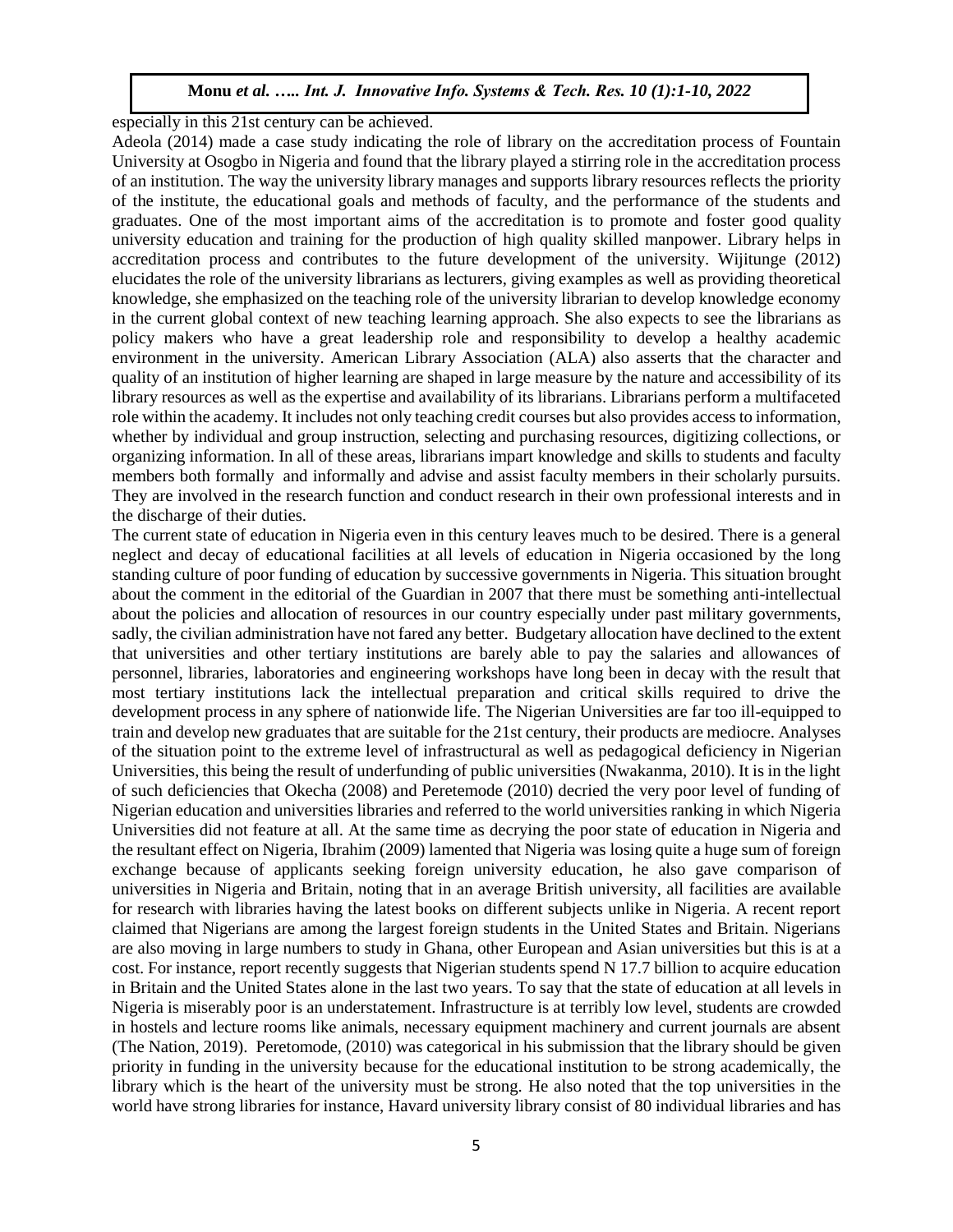over 15 million volumes of books thereby priding itself as the largest academic library in the world. This is the case with all the topmost universities in the world. For instance, the University of California, Berkeley's library has 10 million volumes of books and 70,000 serial titles; Stanford university library has over 8 million volumes of books and 19 libraries. In Africa, the University of Cape Town has one main library and 9 branch libraries containing 1.5 million volumes and over 27,000 journals titles. All these when compared with the situation in Nigeria where the premier university of Ibadan which was ranked 65th among universities in Africa has one million volumes of books, 60,000 journals and subscription to 20 databases, gives a rather gloomy and discouraging picture of the state of the other tertiary institutions in Nigeria as regards their libraries. According to the National Planning Commission (2009): The Nigeria Vision 20: 2020 is the country's blueprint and perspective action plan which captures the collective aspirations of Nigerians to make their country one of the twenty leading economies in the world.

## **FINDINGS AND DISCUSSION**

A total of 100 users were consulted. Data on the sex of respondents are shows that most of the respondents were males; only 36% were females. The status category (identity of the users in the university like students, lecturers or university staff) of the users and that 68% respondent are students, while 22% are lecturers. Only 10% fall in the category of university staff.

#### **Library as information center**

The respondents were asked to state where they turn to in order to satisfy their information needs. Forty eight participants indicated that they rely on the internet in order to satisfy their information needs. While 40% of the participants indicated that the library is their first point of information. Fellow students and lecturers were regarded as first point of information by 12%.

## **Rationale for using the library**

Respondents were requested to indicate why they go to the library, in order to determine what services they use at the library. 36% of respondents use the library for studying purposes, 24% do so for research, while 22% go to the library to borrow books and only 18% of the respondents go to the library for using internet. This is an indication that the library is mostly used for studying purposes which also corresponds with the findings on the status of participants, of which students were majority.

Adequacy of Information Resources

| <b>Resources</b> | <b>Adequate</b> | <b>Fairly adequate</b> | Not adequate |
|------------------|-----------------|------------------------|--------------|
| Studying         |                 |                        |              |
| Research         |                 |                        | 40           |
| Reference        |                 | ∠∪                     | 3U           |

Table 1: Adequate of Information Resources

Since one of the aims of the study was to assess the extent to which the different sources of information found in the library are adequate to cater for the information needs of the users of the university. 65% of the respondents indicated that the library materials for studying are fairly adequate and only 20% indicated that the materials are adequate to cater for their information needs. 50% of the respondents also indicated that the resources are fairly adequate for research information needs and 40% reflected that the materials are not adequate for research. 50% indicated that materials for reference are adequate, while 30% indicated the reference materials are not adequate. Only 20% of respondents feel that reference materials are fairly adequate. The Lagos State University library resources were overall rated as fairly adequate for studying and research purposes.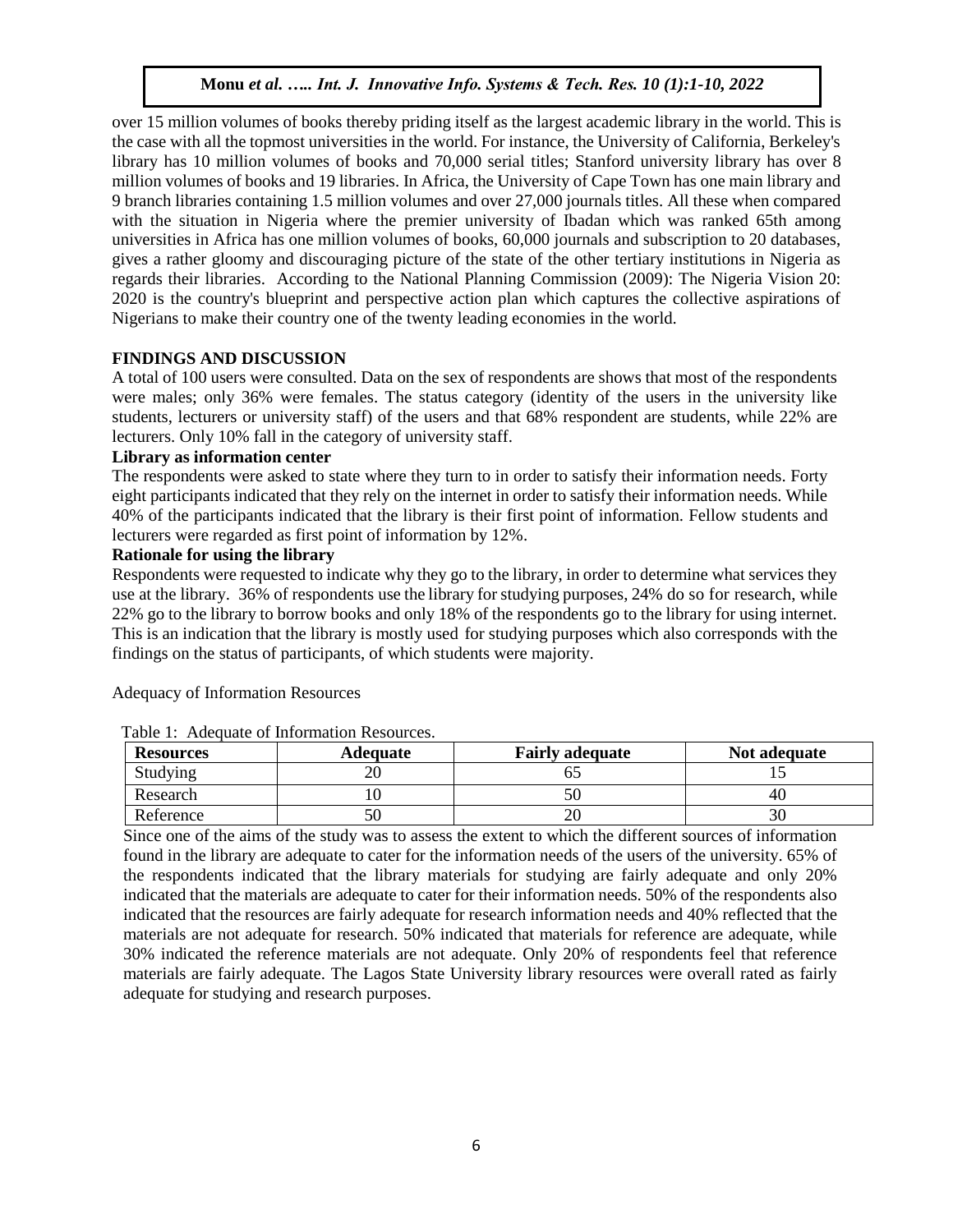| <b>Resources includes</b> | <b>Adequate</b> | <b>Fairly adequate</b> | Not adequate |
|---------------------------|-----------------|------------------------|--------------|
| Print                     |                 |                        |              |
| Electronic                |                 |                        |              |
| Audio-visual              | 40              |                        |              |

Users were also asked to indicate the availability of information resources in different formats. 70% of the respondents indicated that the print materials are fairly adequate, while 20% indicated that the materials are adequate. Only 10% respondents indicated that the print materials are not adequate. 50% of respondents indicated that the electronic materials are adequate and 35% respondents said electronic materials are not adequate, while only 15% indicated that the electronic materials are fairly adequate. 40% respondents indicated that the audio-visual materials are adequate, while only 10% indicated that materials in audio-visual forms are fairly adequate.50% indicated that the audio- visual materials are not adequate. Therefore, the print materials were overall rated as fairly adequate. The materials in electronic and audio-visual forms are not fairly adequate but have shortage.

| Table 5. Level of Resources Sausiaction   |                       |                  |                      |  |  |
|-------------------------------------------|-----------------------|------------------|----------------------|--|--|
| <b>Particulars</b>                        | <b>Very satisfied</b> | <b>Satisfied</b> | <b>Not satisfied</b> |  |  |
| Library collections and resources         | 30                    | 34               | 36                   |  |  |
| State of shelves and arrangement of books | 20                    | 25               | 55                   |  |  |
| Staff assistance                          | 50                    | 35               | 15                   |  |  |
| Library services                          | 20                    | 50               | 30                   |  |  |
| Computer and internet                     | 5                     | 20               | 65                   |  |  |
| Rules and systems of the library          | 18                    | 27               | 55                   |  |  |
| Library opening hours                     | 50                    | 40               | 10                   |  |  |
| Reading facilities and environment        | 20                    | 55               | 25                   |  |  |

## **Table 3: Level of Resources Satisfaction**

It was indicated that less people were very satisfied with diverse services, systems and facilities found in the library except for opening hours and staff assistance in which both gained 50% respondents. 36% respondents were not happy with the library collections and 55% respondents were also not satisfied with the state of shelves and arrangements of books as well as library rules. 65% of the respondents were equally not satisfied with the computer and internet facilities. However, 50% of respondents were satisfied with library services while 55% are satisfied with reading facilities and environment.

## **Library Role in contributing to academic development**

Respondents were further asked to indicate what role the library is playing in the university and how it is contributing to the academic development.

The identity issues around the use of library reflect the role of the library for individuals in which respondents identified the support in education and research as the main role the library is playing in the university. Students and faculty of the university need teaching learning aids in their study and research. The Lagos State University Library provides necessary support and information for them. In addition they are also getting instructions to be information literate through information literacy training provided by the library.

# **Findings from the Circulation Librarian**

The following interview was conducted with the circulation librarian of Fatiu Ademola Akesode Library, LASU

a. To identify the library services and development offered in the library.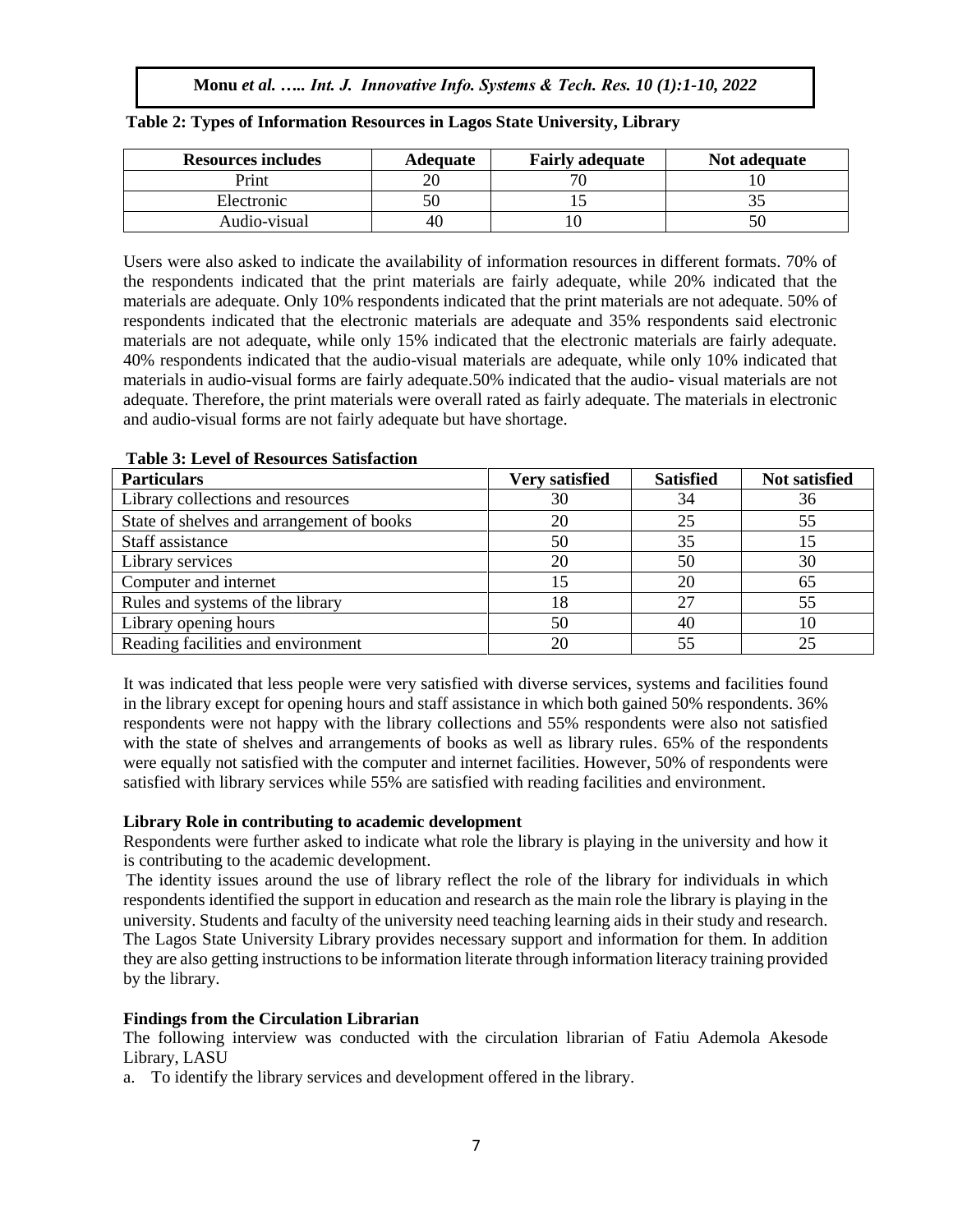#### **Response**

In identification of library services, the librarian identified the following services as the major services provided by Library:

- i. Circulation service.
- ii. Reference service.
- iii.Internet service.
- iv.Reprography service.
- v. Print collections (Newspaper, Journal, Magazine, Serial, Report, Government information).
- b. The researchers also asked about the relationship between the library and the user's generally in ensuring that, resources provided meet the information needs of the users. Despite the lack of relevant resources for researchers as indicated by users, the researchers reflected that he ask his users to indicate the kind of materials they want in the library.

#### **Response**

The circulation librarian raised a concern that due to lack of space many of their collections cannot be displayed. Asked about whether the library has an outreach program, all respondents indicated that there is nothing and this is due to shortage of staff members to carry out this task.

c. Circulation librarian was also asked about the role of the library and how the library contributes to the academic development of the university.

## **Response**

The librarian indicated that the library tries to provide necessary support for quality education and research that the users need in order to cope with the fast changing world. The library contributes to academic development by providing reading materials and information in education and research. Internet facilities in the library also help the students and faculty to navigate the deep of information.

#### **Significance of the study**

The findings from the case study provide information on how Lagos State University library in developing itself can contribute in the academic development of its institution. It is expected that the findings obtained from this investigation will help to take necessary measures to improve the Lagos State University Library as well as the academic standard of the university, and stimulate further research in this area. Identification of the role of a particular library may be useful for other libraries planning the strategy of development. The study will also help people to know the problems or obstacles of the third world university libraries. Although there are a number of studies regarding this, this is the first one of its kind in Lagos State University, Ojo - Lagos State.

## **CONCLUSION**

The aim of this study is to determine the role of Lagos State University Library in the academic development of this university. The findings indicated that the library mainly has educational and research role through the provision of circulating information and reading materials to the university members. The library also has a role to play in enhancing the library usages and information access through internet facilities and information literacy training provided by the library. However, there are challenges of too few e-resources and ICTs those users feel there is urgent need to address. There is also a challenge of lack of skilled manpower and limited reading space for the users that the library management needs to look into. Although the library is seen as essential to students and staff, it needs to engage with the users to raise the awareness of the library facilities and services. Besides, the provision of information, librarian needs to make partnership with departments and faculties to form integrated information literacy program as well as digital literacy programs. This study provides information to start a discussion with the university management about the role of the library in the academic environment and its potential for ensuring academic development and sustainability of university library services.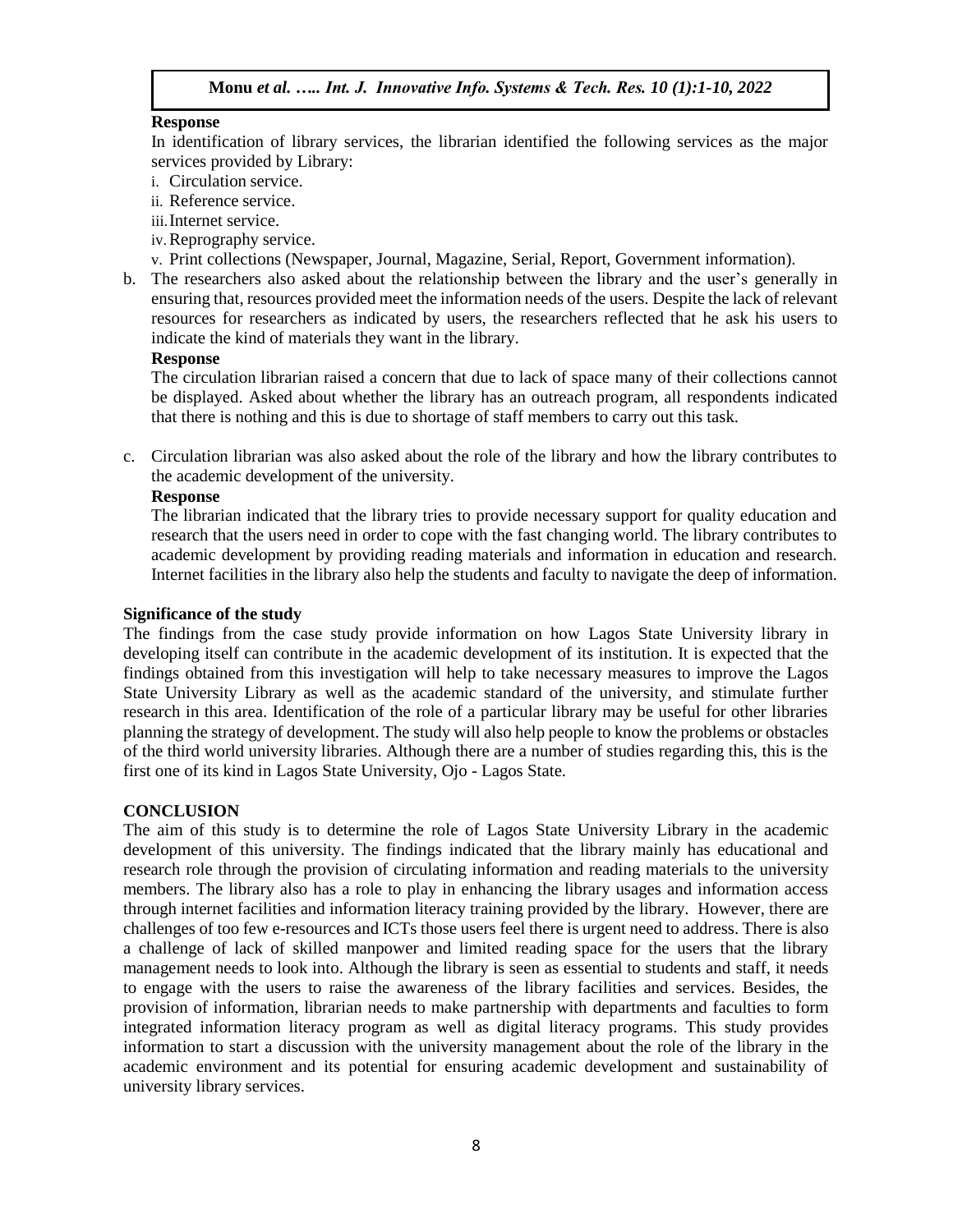Based on the findings, the authors made the following recommendations:

- i. The library needs to get more qualified staff members to be able to carry out the activities of the library, including outreach programs.
- ii. The library should provide more ICTs facilities, as the current ones are not enough to cater for all the users.
- iii. There is need for provision more space needs to be created as the current space is not enough to accommodate all activities taking place.
- iv. Urgent need to carryout outreach program by taking library services to users, marketing of the library services as well as creating more awareness about the importance of the library.
- v. Additional up to date and relevant sources of information to create for all users, especially for students and staff of the university.

#### **REFERENCES**

- Abduldayan F. J., Dang T. L., Karemani A. and Obadia S.B. (2016). The Role of Academic Libraries in Enhancing Workflow in African Universities.
- Adeola B.M. (2014). Accreditation and the Role of the Academic Library in Undergraduate Programs: A Case Study of Fountain University, Osogbo. IOSR Journal of Humanities and Social Science (IOSR- JHSS) 19(10):45-48.
- Aguolu, C.C. (2002). Libraries and Information Management in Nigeria. Maiduguri: Ed-Linform Services.
- Akingbola, E. (2009, July 10). Human Capital Development: Meeting the Challenges of the Global Economic Meltdown. The Guardian, pp. 54-55. 3.
- Anafulu, J.C. (1997). Trends in the Funding of Academic Libraries in Nigeria. Nigeria Libraries, 31 (2), 12-31. 4.
- Ayodele, T. & Sofola, O. (2010, November 16). Looking Beyond Funding for Quality Education. The Nation, p. 22. 5.
- Chaudhari B.H. (2018). The Role of Library in Higher Education. Scholarly Research Journal for Humanity Science and English Language 6(26):7616-7621.
- Clement .M and Ylanne S (2005). Academic development in Higher Education. Workshop paper presented at Tempus Project Strategic Management of Staff Development at University Dubrovink, March 2005.
- Fatuyi, E.O.A., Yesufu, A. and Ibrahim, A. (1997). Funding of Research Libraries: Problems and Solutions. Nigerian Libraries,  $31(1 \& 2)$ , 52-57. 6. Great Britain University Grants Committee (1921) Annual Report. London.
- Gabbay LK, Shoham S (2017). The role of academic libraries in research and teaching. Journal of Librarianship and Information Science pp. 1-16.
- Hussain A, Abalkhail A (2013). Determinants of library use, collections and services among the students of engineering: a case study of King Saud University. Collection Building 32(3):100-110.
- Ironmantu, O.C.(1998), May). Challenges and Opportunities for the Information. Revolution in Nigeria. Paper Presented at the National Conference and Annual General Meeting of the Nigerian Library Association, Abuja, Nigeria.
- Khan A, Bhatti R, Khan G, Ismail M (2014). The role of academic library in facilitating graduate and post graduate students: The case of the University Of Peshawar, Pakistan. Library Philosophy and Practice 2014:1.
- Lawal, 0.0. (2004). Libraries as Tools for Education Development. Paper presented at the National Conference and Annual General Meeting of the Nigerian Library Association, Akure, Nigeria.
- Mukerji S, Tripathi P (2017). Handbook of Research on Administration, Policy and Leadership in Higher National Planning Commission (1998). NV 2020: Economic Transformation Blueprint. The Guardian, p. 88. 13. National Policy of Education (1998). 3rd Edition. Lagos.
- Ojoade, A.B. & Ochai, O. (2000). Income Generation as An Alternative Source of Funding Libraries in